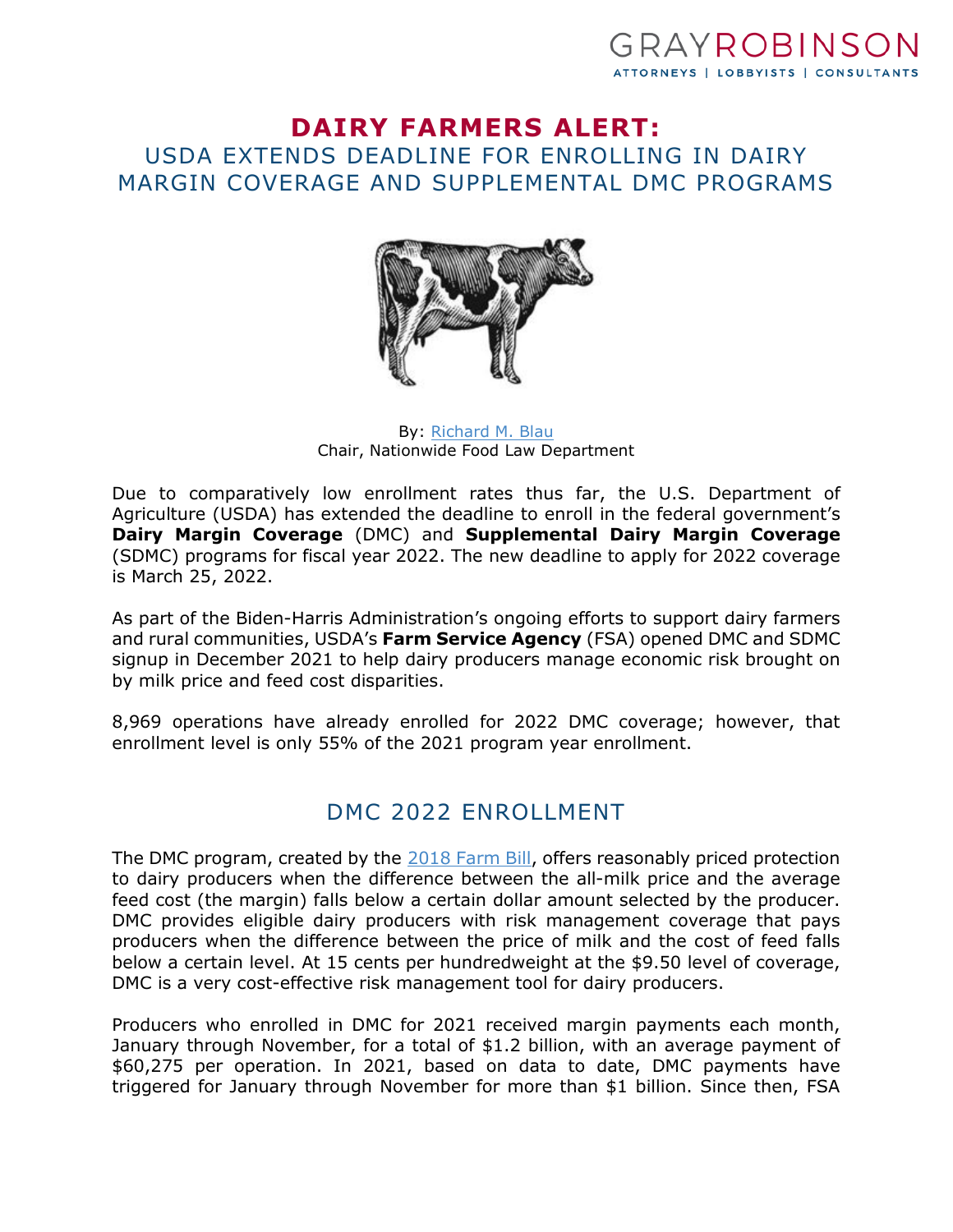updated how feed costs are calculated (detailed below), which will make the program more reflective of dairy producers' actual expenses in 2022.

For DMC enrollment, producers must certify with FSA that the operation is commercially marketing milk, sign all required forms, and pay the \$100 administrative fee. The fee is waived for farmers who are considered limited resource, beginning, socially disadvantaged, or a military veteran. To determine the appropriate level of DMC coverage for a specific dairy operation, producers can use the [online dairy decision tool](https://dmc.dairymarkets.org/#/).

#### SUPPLEMENTAL DMC ENROLLMENT

Supplemental DMC will provide \$580 million to better help small- and mid-sized dairy operations that have increased production over the years but were not able to enroll the additional production. In 2022, these dairy operators will be able to receive payments retroactively for that supplemental production.

Eligible dairy operations with less than 5 million pounds of established production history may enroll supplemental pounds based upon a formula using 2019 actual milk produced for sales, resulting in additional payments. Producers will be required to provide FSA with their 2019 Milk Marketing Statement.

Supplemental DMC coverage is applicable to calendar years 2021, 2022, and 2023. Participating dairy operations with supplemental production may receive retroactive supplemental payments for 2021, in addition to payments based on their established production history.

Supplemental DMC will require a revision to a producer's 2021 DMC contract and must occur before enrollment in DMC for the 2022 program year. Producers will be able to revise 2021 DMC contracts, apply for 2022 DMC, and enroll in other FSA programs by contacting their local [USDA Service Center](https://www.farmers.gov/working-with-us/service-center-locator).

# UPDATES TO USDA'S FEED COSTS FORMULA

USDA also has changed the DMC feed cost formula via a final rule published in the Federal Register on December 13, 2021. The new formula more accurately calculates the actual cost dairy farmers pay for high-quality alfalfa hay. FSA now calculates payments using 100% premium alfalfa hay, rather than 50%.

The amended feed cost formula will make DMC payments more reflective of actual dairy producer expenses. In December of 2021, following publication of the new feed cost policy, \$102 million was paid to producers as a result of the revised high quality alfalfa feed cost formula.